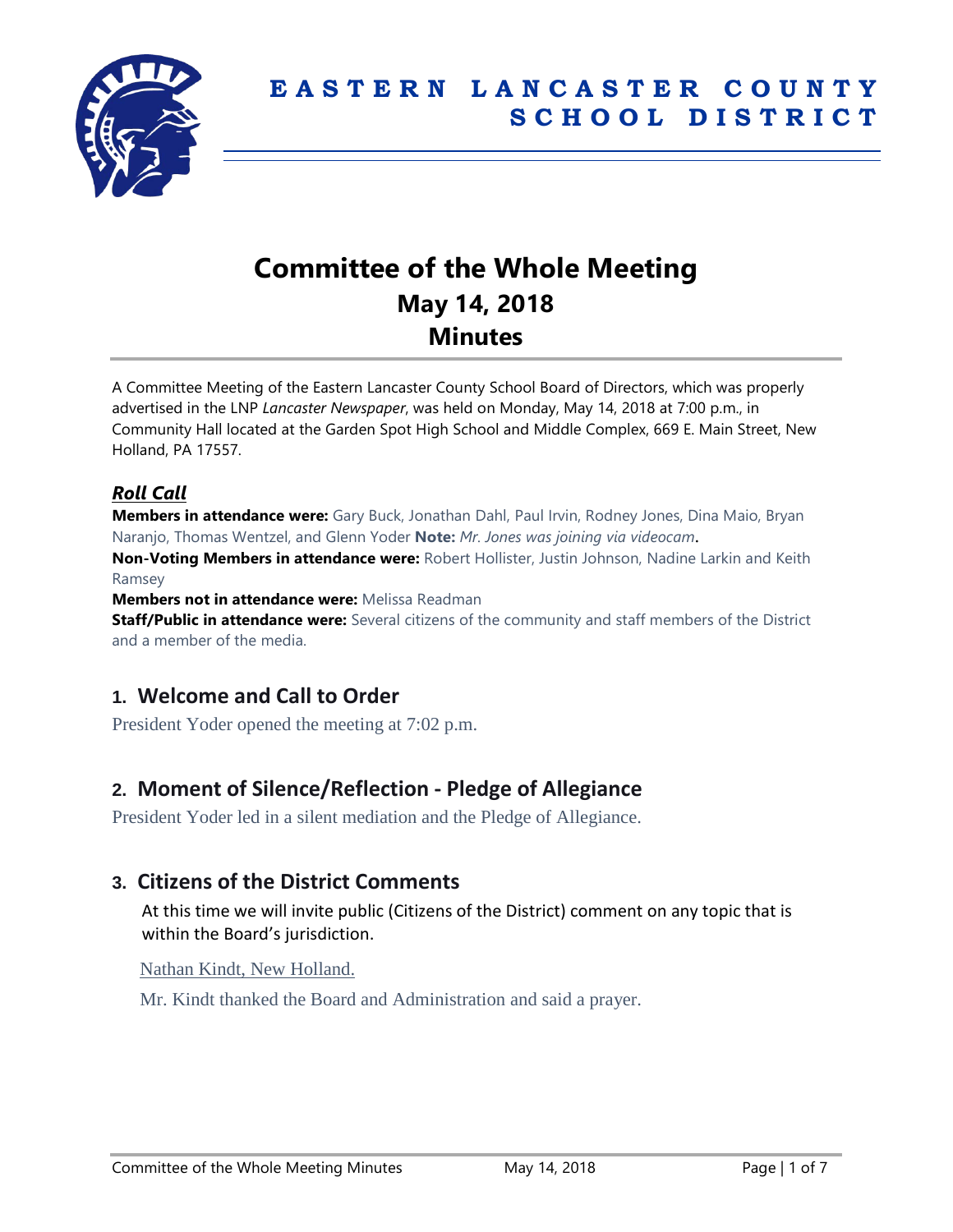## **4. Special Presentation - ELANCO Spartan Academy**

Mr. Elias Cox, Assistant Principal of Garden Spot High School gave a presentation on the ELANCO Spartan Academy a credit recovery program with structure and accountability measures that help student succeed and graduate on time. Mr. Cox thanked Mrs. Melissa Heilner who works with the students in the program. Tyler Lanser,  $12<sup>th</sup>$  Grade and Brianna Hoffard,  $12<sup>th</sup>$ both commented on their experience in the program.

Board Members and Dr. Hollister both thanked, Mr. Cox, Ms. Heilner and the students for coming to the meeting and presenting.

## **5. Approve Personnel Report**

Dr. Larkin informed the Board that several new hires were present to be introduced to the Board.

Mrs. Kara Martin, Director of Special Education & Gifted Services introduced Morgan Gardinier, Learning Support Teacher for New Holland Elementary, Amanda Laird, Learning Support Teacher for Brecknock Elementary, and Karisa Nord, Emotional Support Teacher for Garden Spot High School.

Mrs. Kimberly Andersen, Principal of Brecknock Elementary School introduced both Cody Straub and Jessalyn Rohrbaugh, 4<sup>th</sup> Grade Teachers.

Dr. Hollister informed the Board that Stacey Hoffman, the incoming Secondary Assistant Principal would be approved as well.

Mr. Wentzel made a motion to approve the personnel report. It was seconded by Mr. Irvin. **The motion was approved. (8-0; 1 absent)**

## **6. Approve Resolution Authorizing Proposed Final Budget Display and Advertising**

The proposed final budget includes the following:

- tax neutral millage rate of 12.1545 (down from 15.2848 mills) due to reassessment
- proposed tax increase in the total amount of .2552 mills (2.10%) for a total millage rate of 12.4097 mills for 2018-19
- use of \$723,876 of fund balance.

The proposed final budget of the School District for the 2018-2019 fiscal year shall be made available for public inspection at least twenty (20) days prior to final adoption. At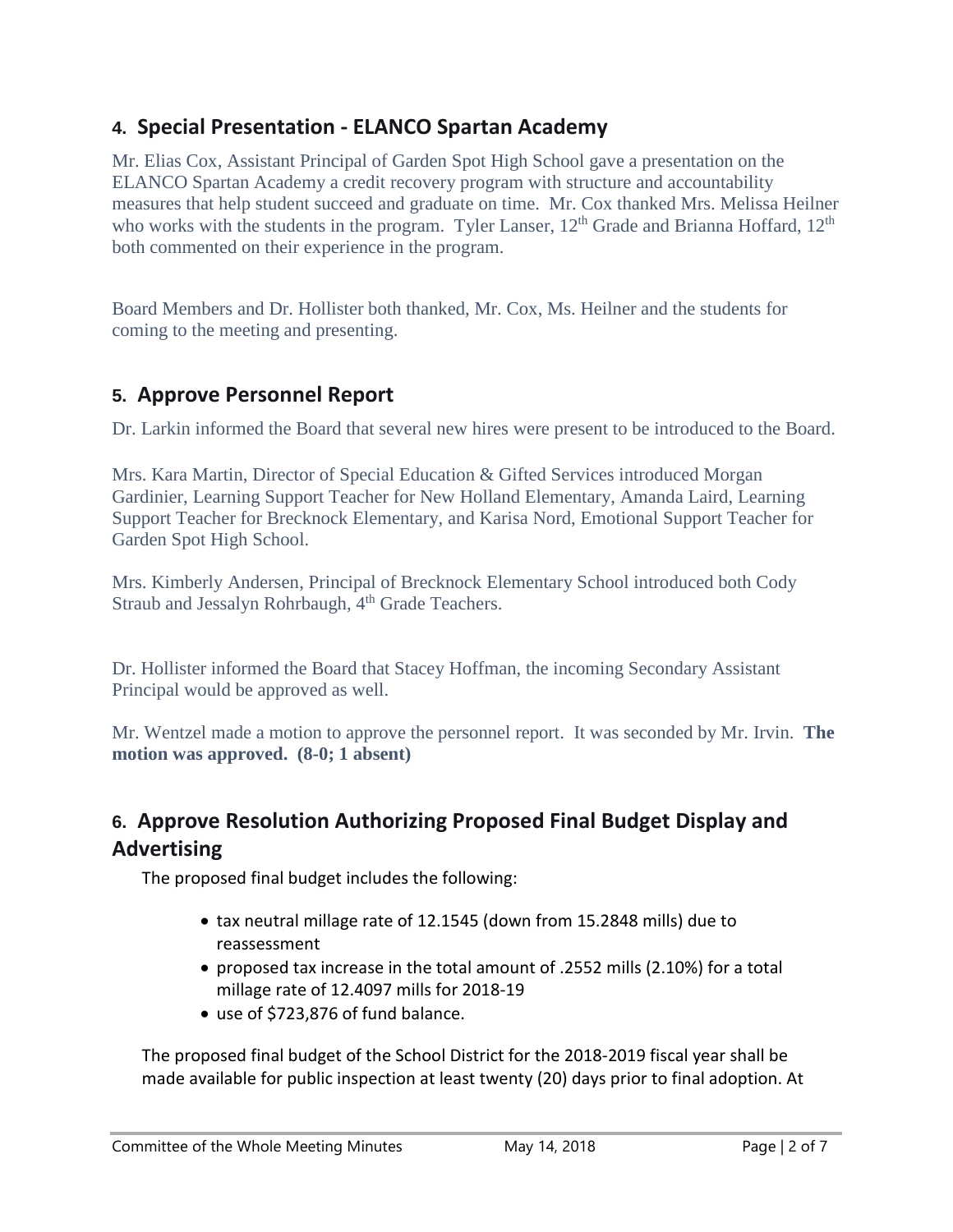least ten (10) days before the date scheduled for adoption of the Final Budget, the Final Budget Notice shall be advertised in the newspaper and posted at the School District offices.

Please note that changes can be made to the 2018-19 budget up until final adoption on June 18, 2018.

Mr. Ramsey requested the Board to approve the Resolution Authorizing the proposed Final Budget to be displayed and advertised. He noted that the budget would then be voted on at June 18, 2018 Board Meeting. Mr. Ramsey summarized several changes & adjustments since the last time the Board reviewed the proposed budget including an increase in expenditures and a recommendation of a 2.1% tax increase.

The Administration and Board discussed the final budget with a request for the tax increase to be below 2.0%. Mr. Ramsey indicated that he would bring to the Board a revised budget with their recommendations.

Mr. Irvin made a motion to approve the Resolution Authorizing Proposed Final Budget Display and Advertising. It was seconded by Mr. Wentzel. **The motion was approved. (8-0; 1 absent)**

## **7. Property and Services**

## **a. Action Item - Approve the Special Education Service Contracts with the Lancaster-Lebanon IU #13 for the 2018-19 School Year.**

Mr. Ramsey requested the Board to approve the Special Education Service Contracts with the Lancaster-Lebanon IU #13 for the 2018-19 School Year. He noted that the contract with the details of the contract number and cost would be presented at the upcoming Board meeting for the Board's review prior to approval.

## **b. Action Item - Approval of Fulton Bank, PNC Bank, and Pennsylvania School District Liquid Asset Fund (PSDLAF) as District Depositories for 2018-2019**

Mr. Ramsey requested the Board's approval of Fulton Bank, PNC Bank, and Pennsylvania School District Liquid Asset Fund (PSDLAF) as District Depositories for 2018-2019, noting that this was an annual approval process each May.

## **c. Action Item - Breakfast, Lunch and Milk Prices effective for 2018-19 school year**

Previously, the Healthy, Hunger-Free Kids Act, which is effective July 1, 2011, requires schools participating in the School Nutrition Programs to price their school lunches so the reimbursement received for free meals or reduced price meals are not offsetting the cost to produce the paid meal.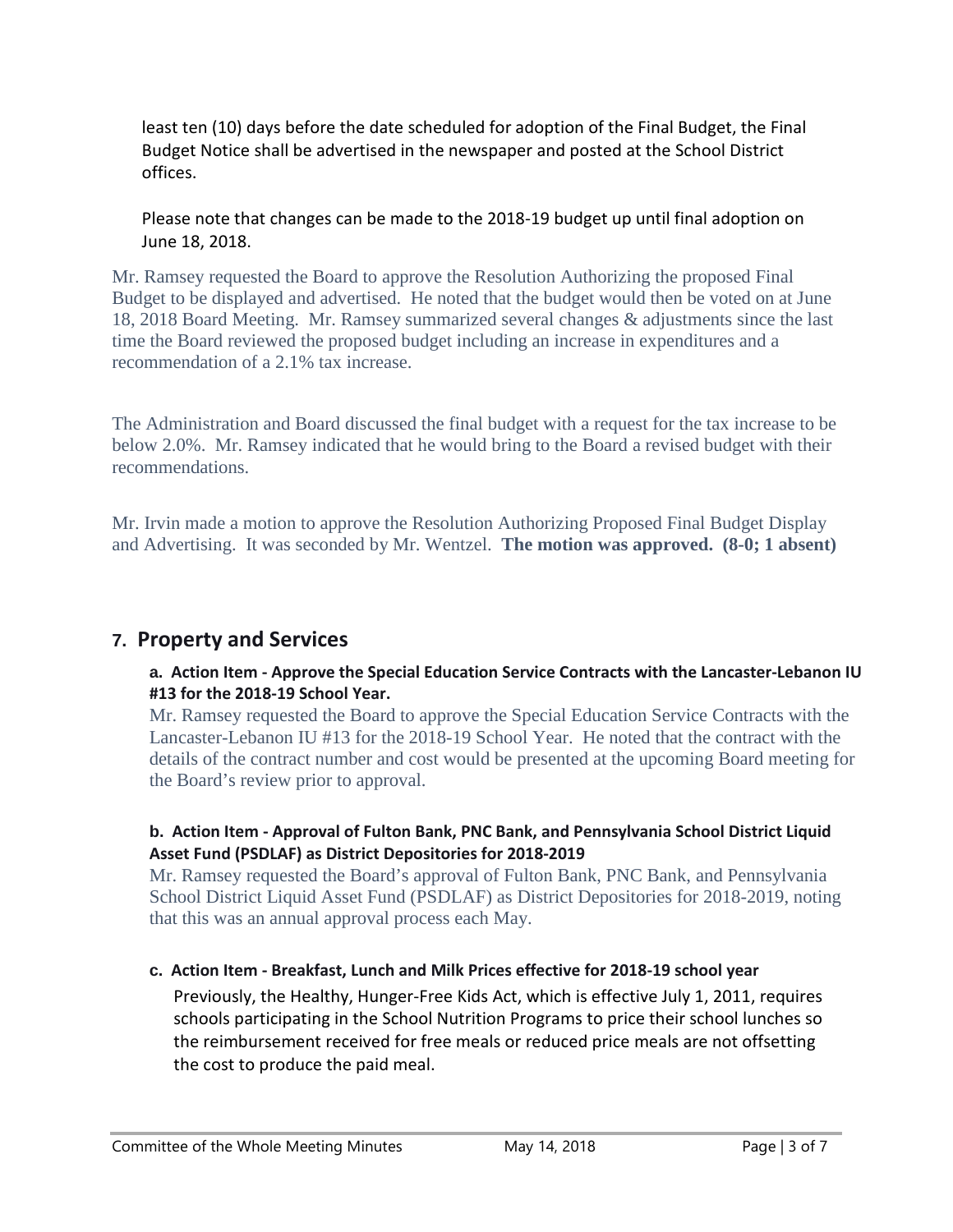For 2018-19, District's that have a positive balance in the Food Service account as of January 31, 2018 can choose to not increase their prices for 2018-19; therefore, there will be no increase in prices for 2018-19.

Mr. Ramsey requested the Board to approve the Breakfast, Lunch and Milk Prices effective for the 2018-19 school year. He indicated that due to changes in policy and because the School District had a positive balance in the Food Service Account as of January 31, 2018, the District's school lunch and milk prices would not increase.

## **d. Information Item - 2018-19 Homestead/Farmstead**

Homestead/Farmstead Numbers:

The District has received the certified numbers from the assessment office on the total numbers of approved homesteads/farmsteads and the median assessed value. The total eligible compared to the previous year are as follows:

|            | 2018-19 | 2017-18 |
|------------|---------|---------|
| Homesteads | 6,693   | 6,584   |
| Farmsteads | 275     | 274     |
| Total      | 6,968   | 6,858   |

The District's share of the gaming revenue and Sterling Act reimbursement for 2018-19 and the unallocated portion from 2017-18 is \$446,246.99 (2017-18 was \$443,965.73). The homestead/farmstead exclusion amount will be set at the June 18, 2018 board meeting; however, based on the tax increase in the proposed final budget, the preliminary tax relief amount per homestead is \$64.04 (2017-18 - \$64.74) and per farmstead is \$64.04 (2017-18 - \$64.74).

Mr. Ramsey updated the Board on the current Homestead and Farmstead number for 2018-2019, noting the increase of 110 properties since the last time he reported.

## **8. Program**

## **a. Action Item - Approve the Assistant Superintendent signing a contract with Caron Foundation for SAP services for the 18-19 school year.**

The District is required to provide a Student Assistance Program per state regulations. ELANCO uses Caron Foundation as the provider for SAP services which consist of assessing students for drug and alcohol concerns, student groups and completion of state reporting requirements. A Caron Foundation employee is in the District 4.5 days per week at a cost to the District of \$37,908.00 per year. This cost is an increase of \$6,032 and an additional half day per week over the 17-18 school year contract.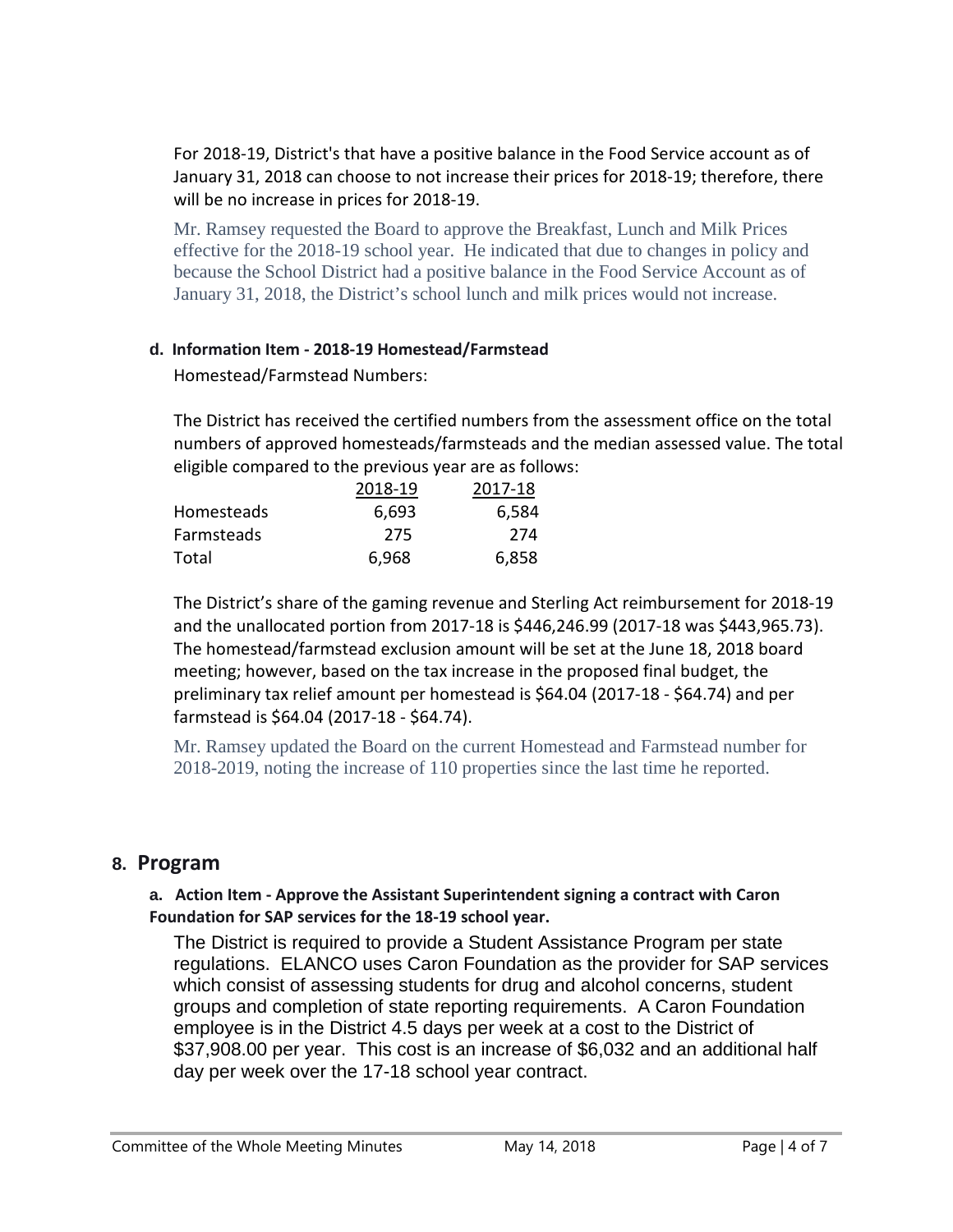Dr. Larkin requested the Board to approve her signing a contract with Caron Foundation for SAP services for the 18-19 school year. She noted an increase in cost from the previous year with an additional .5 day to help cover student needs.

#### **b. Information Item - New Course in Design Engineering for Garden Spot High School Fall 2018**

A new course has been developed by the Technology & Engineering Department for the Fall of 2018. A new Design & Engineering course was developed that is not about introducing new technological concepts, but focuses on mastering previously learned concepts while learning how to manage a large project. Some of the new project management skills students will develop are collaboration, time management, budget management, working professionally with local businesses, and preparing a large professional presentation. Students may choose to compete with the project that they design in the course in the Pennsylvania Governor's STEM Competition. However, no student will be required to enter that competition.

**Course Description:** At this level the students should be proficient in using the technological design process for small and medium sized design challenges. This course will focus on mastery of the design process and its application in a long-term, openended project. Students will learn how to develop a design process, and plan and organize a large-scale project. The students will learn how to conduct detailed research for a design problem. Students will also learn how to collaborate with peers and businesses to find a solution to their problem.

Dr. Larkin presented the new course, Design Engineering, for the 2018-2019 school year to start in the Fall at the Secondary level for 11 and 12 graders which would be voted on at the June Board Meeting.

**c. Information Item - Update on 2018-2019 School Year - Curriculum, Staffing, Focus Areas** Dr. Larkin updated the Board on District curriculum and staffing for the 2018-2019 school year, noting the current Elementary ELA curriculum revision progress and the current staffing positions currently filled and those still left to be filled.

## **9. Management**

**a. Action Item - Approve a 75-unit increase to Middle School TSA Extracurricular Matrix.** Dr. Hollister requested the Board to approve a 75-unit increase to Middle School TSA Extracurricular Matrix.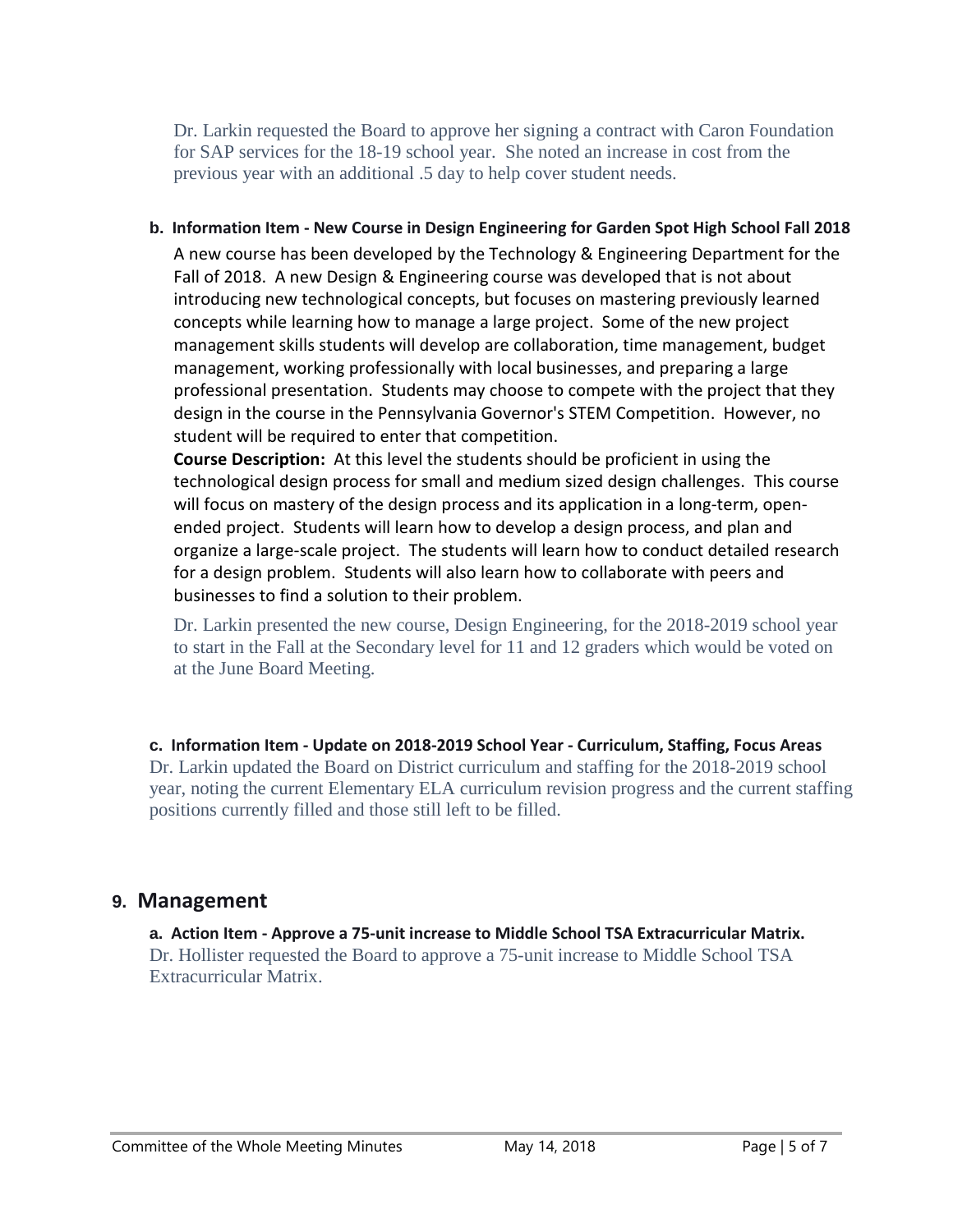### **b. Action Item - Reduce by 75 units Quiz Bowl from 225 to 150 units on the Extracurricular Matrix.**

Dr. Hollister requested the Board to approve the reduction by 75 units the Quiz Bowl extracurricular position from 225 to 150 units on the Extracurricular Matrix.

#### **c. Action Item - Add a position "Elementary Choral Accompanist" for 50 units on the Extracurricular Matrix.**

Dr. Hollister requested the Board to approve the addition of a position "Elementary Choral Accompanist" for 50 units on the Extracurricular Matrix.

#### **d. Action Item - Approve, through Resolution, Mr. Keith Ramsey as the District's Tax Collector as a part of his regular duties as Chief of Finance &...**

#### District Tax Collector

Approve, through Resolution, Mr. Keith Ramsey as the District's Tax Collector as a part of his regular duties as Chief of Finance and Operations for the 2018-19 school year.

Dr. Hollister requested the Board to approve the annual resolution for Mr. Keith Ramsey to be appointed as the District's Tax Collector as a part of his regular duties as Chief of Finance and Operations for the 2018-19 school year.

### **e. Action Item - Approve Mr. Thomas Wentzel as Treasurer of the Eastern Lancaster County School Board for a period of one year (2018-19)**

## School Board Treasurer

Approve Mr. Thomas Wentzel as Treasurer of the Eastern Lancaster County School Board for a period of one year (2018-19)

Dr. Hollister requested the Board to approve the annual appointment of Mr. Thomas Wentzel as Treasurer of the Eastern Lancaster County School Board for a period of one year (2018-19).

## **f. Action Item - Conduct Election of IU Board of Directors Candidates**

Dr. Hollister informed the Board that each board member would need to submit an individual ballot for the Election of the IU Board of Director Candidates.

#### **g. Information Item - 2018-2019 School Calendar**

#### Present a calendar option with a later completion date and built-in "snow days".

The Administration and Board discussed possible revisions to the 2018-2019 school calendar with a later completion date and built-in snow days to provide a more stable end date of the school year. After further discussion the Board proposed the option of changing the sequence of the snow make-up days.